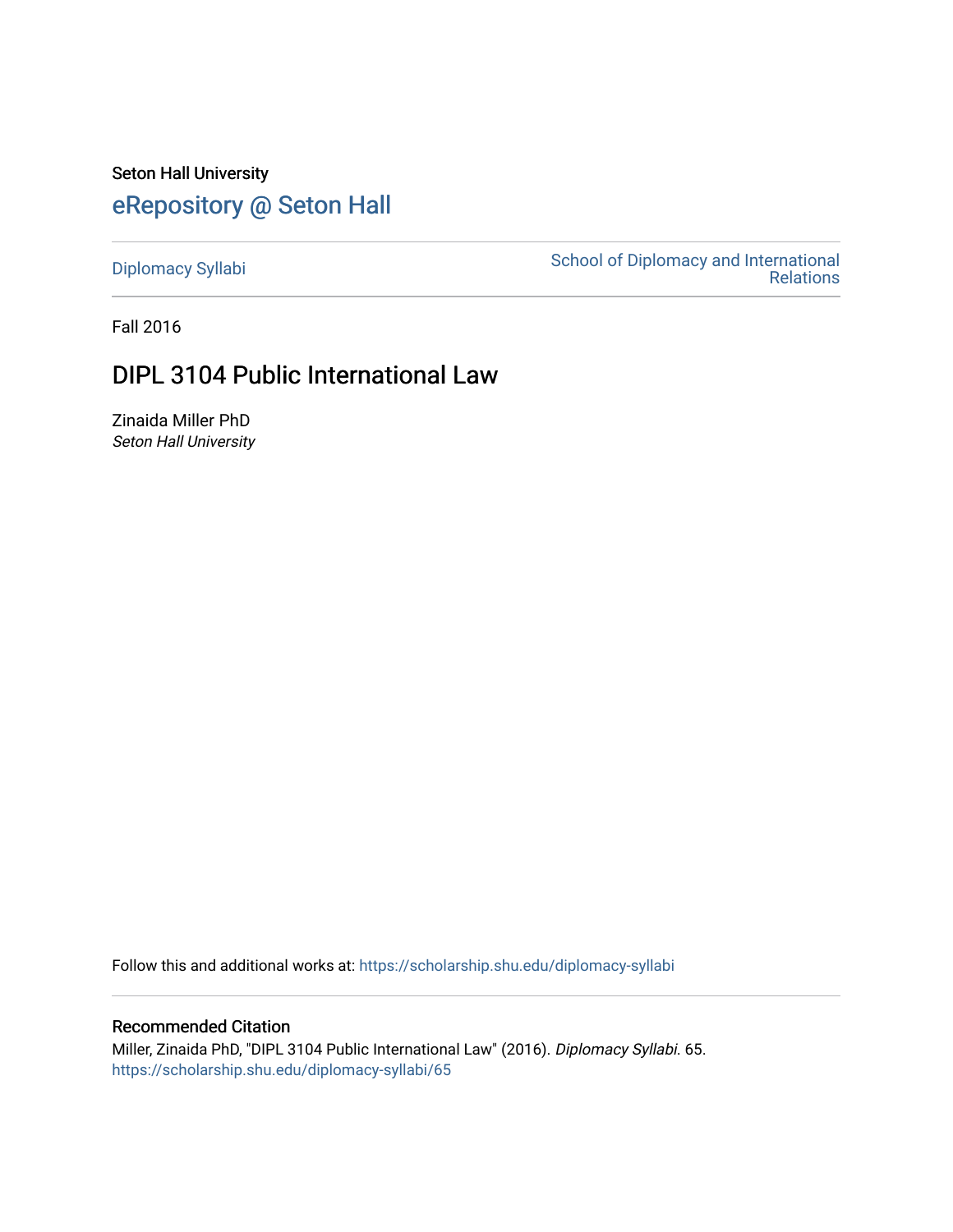#### **PUBLIC INTERNATIONAL LAW DIPL 3104 Professor Miller**

#### **Fall 2016**

#### COURSE DESCRIPTION

International law distributes power, resources, and rights to individuals, states, corporations, and other entities. International courts adjudicate key ethical questions such as the expression of religion in public, the rights of groups, or the duty to prosecute or to amnesty heinous violations. States use international law as a justification both for military intervention and for the refusal to intervene. Refugees fleeing war zones encounter international law when they cross borders, enter camps, plead for citizenship, search for food and water, or claim basic rights. Whether considering the international order from the perspective of the most or the least powerful people or groups, comprehending it requires understanding the power, limitations, and functions of international law.

This course will introduce students to the field of public international law. Historically understood as the law governing relations between states, public international law now addresses a multitude of other actors and subjects. Both the subjects and the substance of the field have radically transformed over the course of the twentieth and twenty-first centuries, adding not only non-state actors but substantive areas like human rights, the use of force, criminal law, and humanitarian law. In addition, the field has become associated with questions of global governance and interdependence. This course will explore the foundations of the international legal order by examining the definitions, rights, and obligations of key actors, the sources of international law, substantive areas, and emerging norms and regimes. By the end of the semester, students should have knowledge of key concepts, doctrines and debates involved in the study of international law.

Students will also develop familiarity with legal reasoning and analysis. Law is, centrally, about making arguments; in reading and analyzing a wide variety of international legal cases, issues, and doctrines, students will become skilled at identifying, critiquing, and developing legal arguments. The course will also help students to develop critical reading and writing faculties that extend beyond the legal field. We will pay special attention to the political effects of law and the legal effects of political decisions. In the process, we will identify both the differences between legal and political activity and the inextricable links between them in the global order.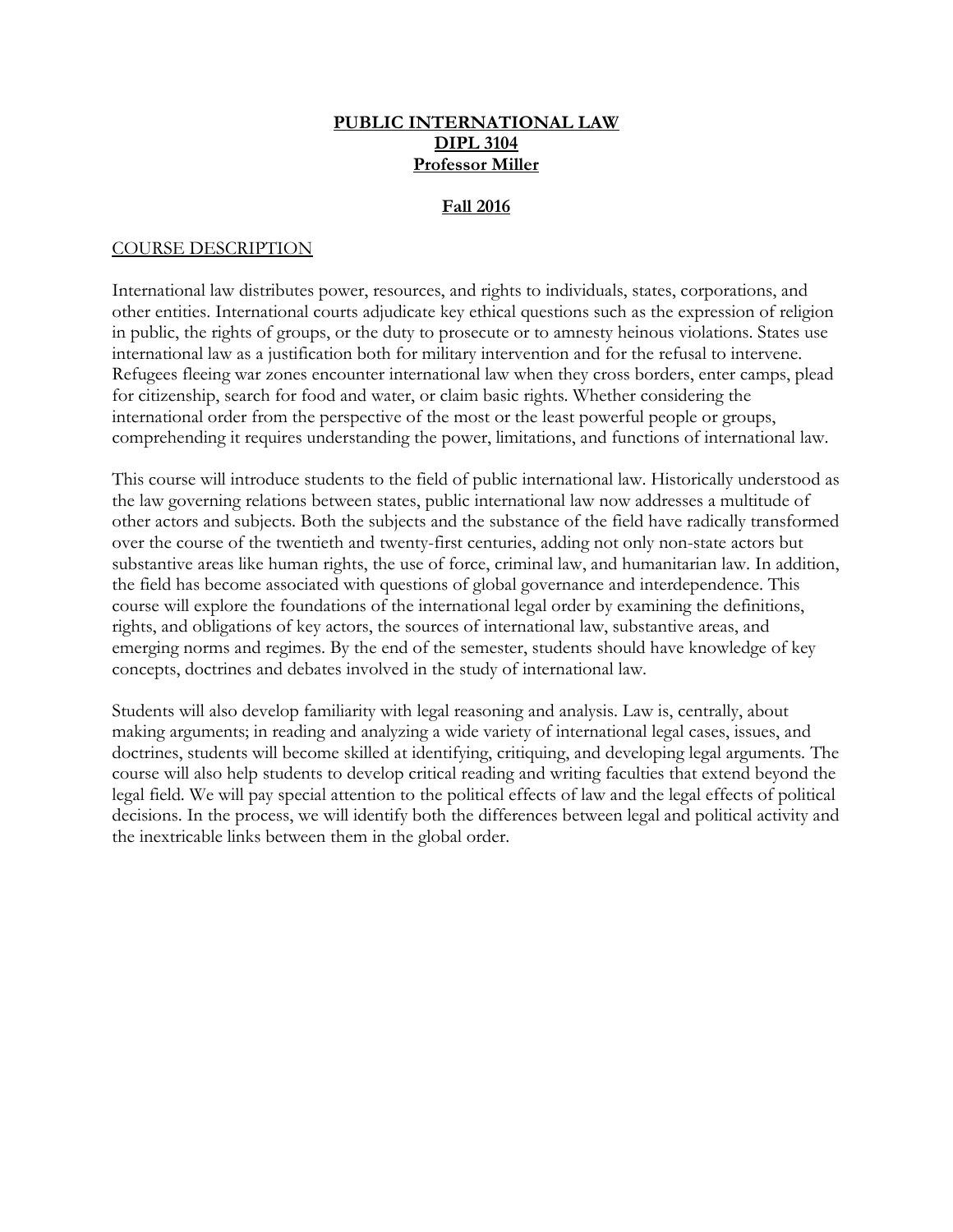#### COURSE REQUIREMENTS

This course has several components, more fully described below: (a) completing assigned readings before class and participating in class discussions and; (b) preparing several case briefs; (c) turning in two papers; (c) taking a mid-term exam; and (d) taking a final examination. **Class participation will be worth 10% of your grade, writing assignments (case briefs and response papers) will be worth 25%, the midterm 30%, and the final 35%.** Case briefs will be graded on a check, check minus, check plus system. I encourage you (1) to prepare an outline of the course as we go along as an aid to studying for the exams and (2) to form study groups to review the materials and issues.

Readings and Participation. Class attendance and participation are a required part of the course, and will be considered in determining your grade. I expect you to read all of the assigned readings before class and to be prepared to discuss them in class. I will select a few students to lead discussion for each class.

Case briefs. You will submit a number of case briefs on the dates indicated in the syllabus. Briefs are due **before class. The briefs will be submitted through Safe Assign**. **Late briefs will be penalized ½ a mark; briefs that are more than a week late will not be accepted.** Each brief will be approximately a page in length, and will consist of the following information:

- The title of the case, the court deciding the case, and the date of the decision.
- A brief, one to three sentence summary of the facts.
- A brief, one-sentence statement, in question form, of the issue(s) in the case.
- A brief description of the court's decision, or "holding," on each of the issues and a brief summary/analysis of the court's reasoning.

Writing Assignments. Over the course of the semester, you will have two writing assignments based on questions that I hand out in class. The first will be a short response paper (500 words) due **October 5**. The second, due **December 3,** will be 2000 words. We will discuss these assignments in more detail as the semester progresses. Neither paper will entail any outside research.

#### Mid-Term Exam. **There will be one in-class mid-term exam on October 31.**

Final Exam. You will be expected to take the final exam during the scheduled time, barring extreme circumstances. Please do not make conflicting travel arrangements.

#### COURSE MATERIALS

The required casebook is Janis & Noyes, International Law: Cases and Commentary (5th. ed). An optional, but strongly recommended, text is Janis, International Law (7th or 6<sup>th</sup> ed.). A number of assigned readings will come from this text; it also serves as a useful resource. Additional readings will be placed the course Blackboard site and other readings are available online. The reading assignments listed below are subject to modification, .so please check your email regularly, as I will notify you through email with changes as well as posting on Blackboard.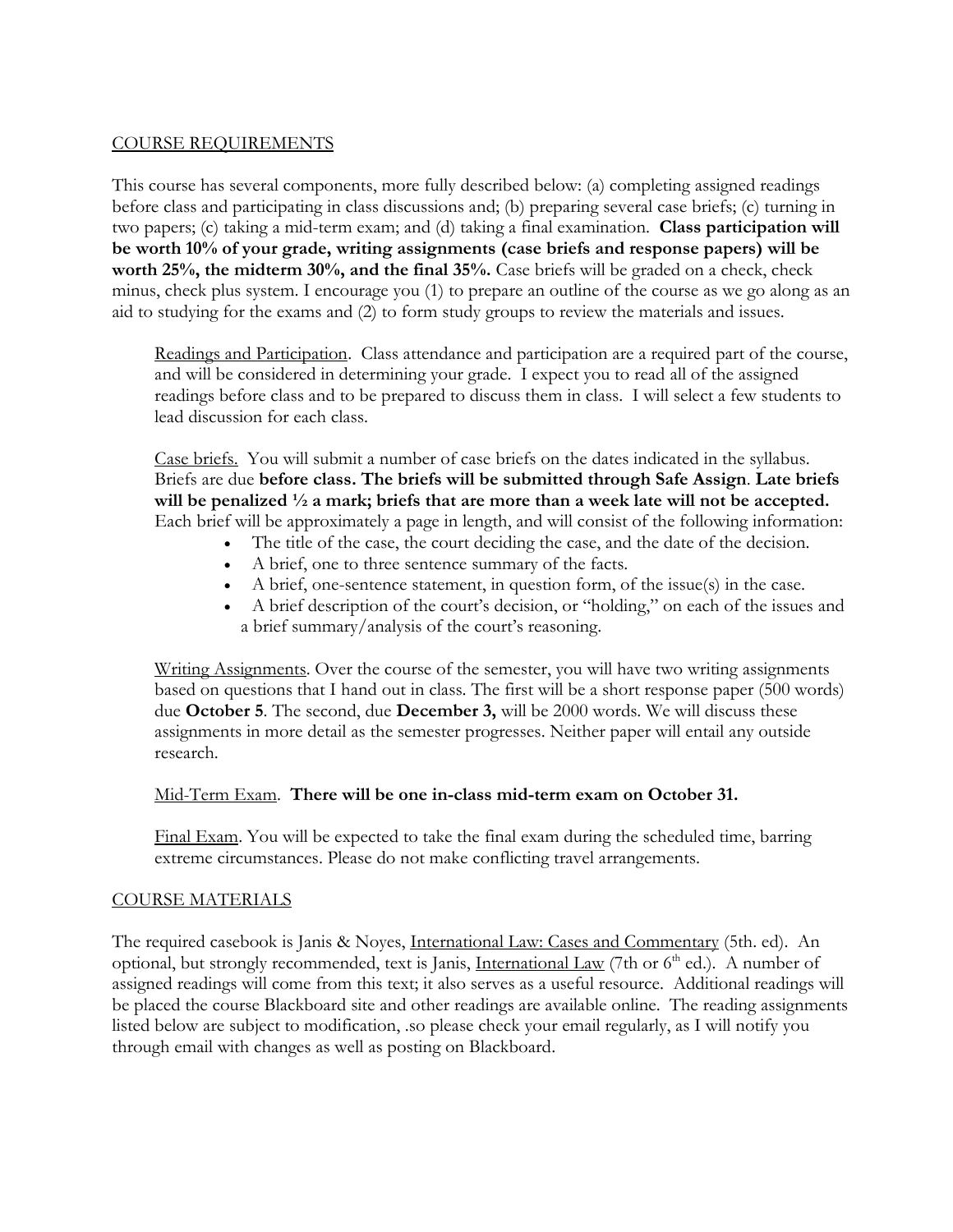#### INCOMPLETES

Incompletes will be given only in exceptional cases for emergencies. Students wishing to request a grade of Incomplete must provide documentation to support the request accompanied by a Course Adjustment Form (available from the Diplomacy Main Office) to the professor *before* the date of the final examination. If the incomplete request is approved, the professor reserves the right to specify the new submission date for all missing coursework. Students who fail to submit the missing course work within this time period will receive a failing grade for all missing coursework and a final grade based on all coursework assigned. Any Incomplete not resolved within one calendar year of receiving the Incomplete or by the time of graduation (whichever comes first) automatically becomes an "FI" (which is equivalent to an F). It is the responsibility of the student to make sure they have completed all course requirements within the timeframe allotted. Please be aware that Incompletes on your transcript will impact financial aid and academic standing.

#### PLAGIARISM

**All forms of dishonesty, whether by act or omission, including, but not limited to, cheating, plagiarism, and knowingly furnishing false information to the University, are prohibited.** Work submitted in courses must be the product of the efforts of the student presenting the work, and contributions of others to the finished work must be appropriately acknowledged. The presentation of another's work as one's own is a serious violation of the academic process. Plagiarism and other forms of academic dishonesty will be reported to the administration, and may result in a lowered or failing grade for the course and up to possible dismissal from the School of Diplomacy. See university and school standards for academic conduct here:

[<http://www13.shu.edu/offices/student-life/community-standards/upload/Seton-Hall-University-](http://www13.shu.edu/offices/student-life/community-standards/upload/Seton-Hall-University-Student-Code-of-Conduct.pdf)[Student-Code-of-Conduct.pdf>](http://www13.shu.edu/offices/student-life/community-standards/upload/Seton-Hall-University-Student-Code-of-Conduct.pdf)

[<http://www.shu.edu/academics/diplomacy/academic-conduct.cfm>](http://www.shu.edu/academics/diplomacy/academic-conduct.cfm)

**Plagiarism.** In a paper, where you quote language word for word from a source, you must place it in quotation marks or in a block quote and give the exact source for each quoted passage. Where you paraphrase something, you must cite the source. Where you refer to or use an author's insight or idea, you must cite the source. Lifting or paraphrasing language from a web site without indication and citation is plagiarism. Exception: in a case brief, you may quote the language of the case itself without a citation.

**Any indication of plagiarism on a case brief or response paper** will result in a failing grade for the assignment and a reduction in the participation grade for the class. A repeated incident of plagiarism (i.e., more than one) is likely to result in a failing grade for the class and will be reported to the administration.

#### LAPTOPS

Electronic equipment such as laptops, notebooks or tablets can only be used to take notes in class or to access information at the instructor's direction during class hours. Anyone found misusing this equipment to read emails, search the internet, play games or anything other than participating in classroom work will be subject to discipline, including reduction in grades. I reserve the right to restrict the use of any electronic equipment in class.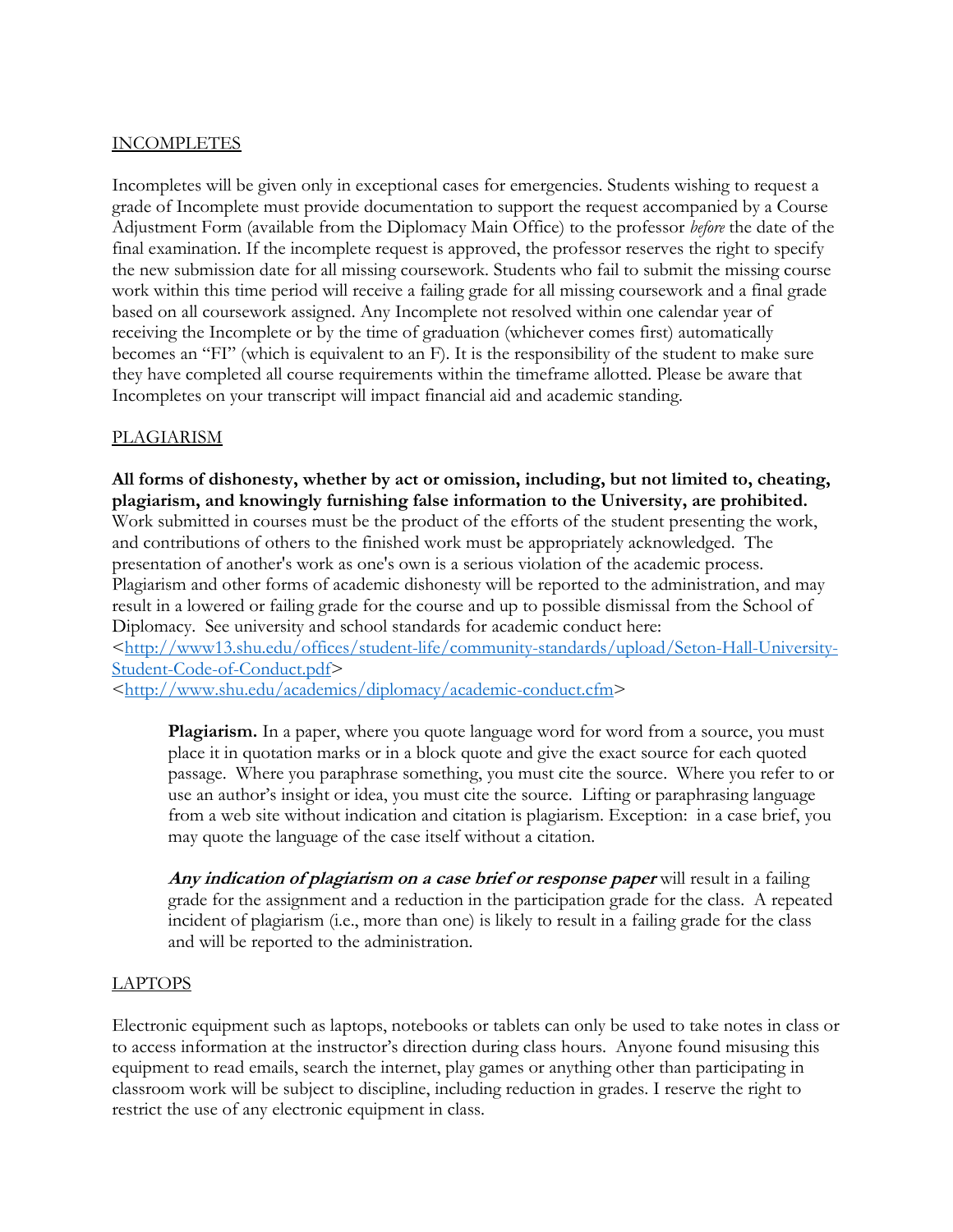#### INCLUSIVE LEARNING

It is the policy and practice of Seton Hall University to promote inclusive learning environments. If you have a documented disability you may be eligible for reasonable accommodations in compliance with University policy, the Americans with Disabilities Act, Section 504 of the Rehabilitation Act, and/or the New Jersey Law against Discrimination. Please note, students are not permitted to negotiate accommodations directly with professors. To request accommodations or assistance, please self-identify with the Office for Disability Support Services (DSS), Duffy Hall, Room 67 at the beginning of the semester. For more information or to register for services, contact DSS at (973) 313-6003 or by e-mail at DSS@shu.edu.

#### OFFICE HOURS AND CONTACT INFORMATION.

My office hours are Mondays 1:30-4:30pm in McQuaid 101-B. **Please sign up for a slot by Monday morning on the form on my door.** I am also available after class and by appointment. Please do not hesitate to come talk to me. My extension is 2461 and my e-mail address is Zinaida.Miller@shu.edu.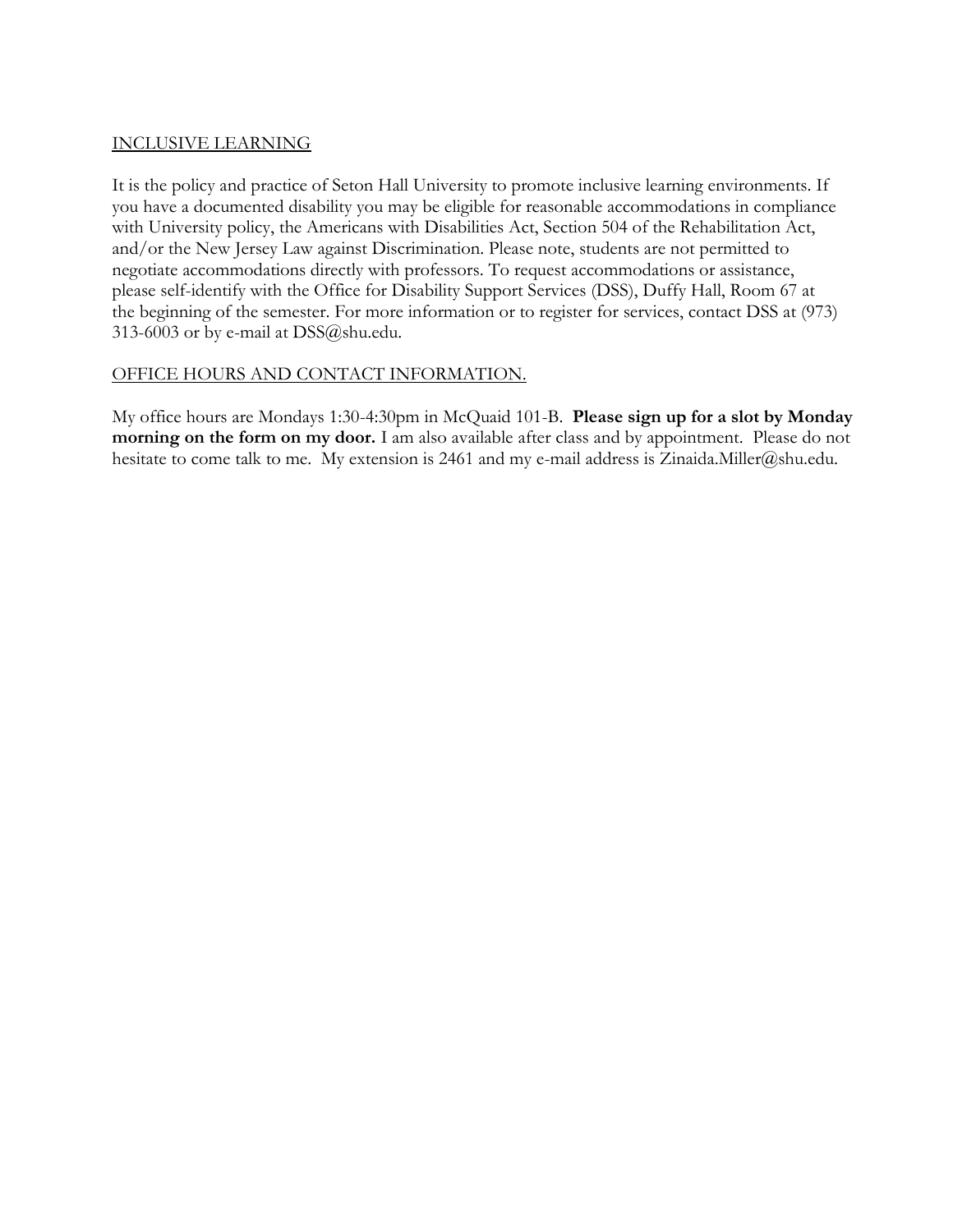\*\*\* CB = Janis and Noyes, "Cases and Commentary"

Janis = Janis, International Law

Any additional materials are listed as Blackboard.

Please try to do the readings in the order listed on the syllabus.

# **I. Introduction**

**Class 1 (Aug. 29) Introduction to the Course**

**Class 2 (Aug. 31)**

**Introduction to International Law**

Janis 1-8, 167-81, 128-34

**Blackboard** 

- Damrosch and Murphy, 8-17
- Introduction, Anghie, Imperialism, Colonialism and the Making of International Law

## **NO CLASS September 5**

## **II. Sources of International Law**

## **Class 3 (Sept. 7)**

## **Sources of International Law: Treaties**

CB: pp 29-31 (introducing sources) Janis 9-14, 16-23 (introducing treaties) *Skim* CB 1125-33 (Vienna Convention Arts 1-23, focus on articles 19-23, on reservations) CB: pp 65-75 (*Genocide*) \*\*\***CASE BRIEF 1: Genocide Blackboard** 

• Damrosch and Murphy, 154-62 (Reservations to human rights treaties)

**Class 4 (Sept. 12**)

## **Sources of International Law: Treaties cont'd.**

Blackboard: Materials on the Cyprus Conflict

**Class 5 (Sept. 14**)

#### **Sources of International Law: Custom**

CB: 107-119 (*Paquete Habana*) \*\*\***CASE BRIEF 2: Paquete Habana** CB: 122-36 (*Lotus*)

**Class 6 (Sept. 19**)

#### **Sources of International Law: Custom cont'd.**

Janis 65-9 (jus cogens) Blackboard: Damrosch and Murphy 95-112 (*Nicaragua;* jus cogens) CB: pp 172-4 (*Furundžija*)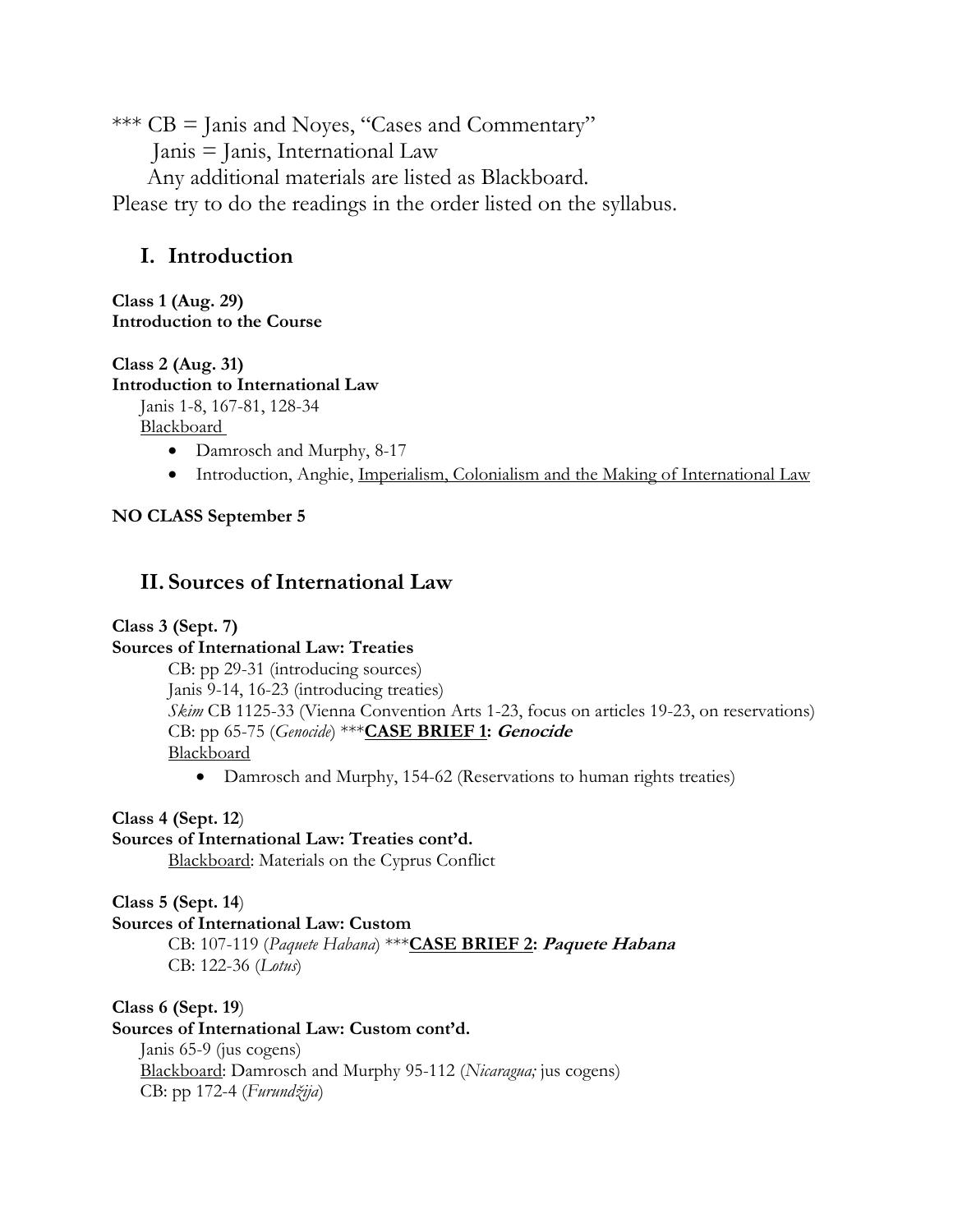#### **Class 7 (Sept. 21) Equity and soft law**

CB: pp 180-83 (soft law, Rio Declaration) CB:190-208 (*North Sea Continental Shelf)* Janis: 78-82 (Equity as a Form of Distributive Justice)

#### **Class 8 (Sept. 26) Sources of International Law Applied Domestically: Customary Law in the US**

CB: 18-25 *Filartiga* CB: 297-315 *Sosa* \*\*\***CASE BRIEF 3**: **Sosa** CB: 315-30 *Kiobel* and notes

## **III. Actors in International Law: States, International Organizations, Individuals**

#### **Class 9** (**Sept. 28)**

#### **States and Statehood**

Janis: 194-207 (What is a state?) CB: 551-70 (Sovereignty; Montevideo; theories of recognition)

#### **\*\*\*NO CLASS Oct. 3\*\*\***

Blackboard: Readings for the Response Paper **\*\*\* Response Paper Due Oct. 5 (500 words)\*\*\***

#### **Class 10 (Oct. 5)**

#### **Acquisition of Territory and Self-Determination**

CB: 601-20 (Self-Determination, *Quebec*, Kosovo Declaration of Independence) **Blackboard** 

- Damrosch and Murphy 377-82 (Burkina Faso/Mali and *uti possidetis*)
- Mutua, "What is TWAIL?" (*Proceedings of the Annual Meeting of the American Society of International Law)* Vol. 94 (April 5-8, 2000), pp. 31-38

#### **\*\*\*NO CLASS Oct. 10\*\*\***

**Class 11 (Oct. 12) TBA**

## **Class 12 (Oct. 17) International Organizations**

CB: 621-31 (introduction to the League and UN) CB: 631-41 (through note 5) (*Reparations* and international personality) Blackboard: Skim UN Charter CB: 786-793 (Security Council law-making; *Kadi)* Blackboard: Excerpts, Alvarez, International Organizations as Law Makers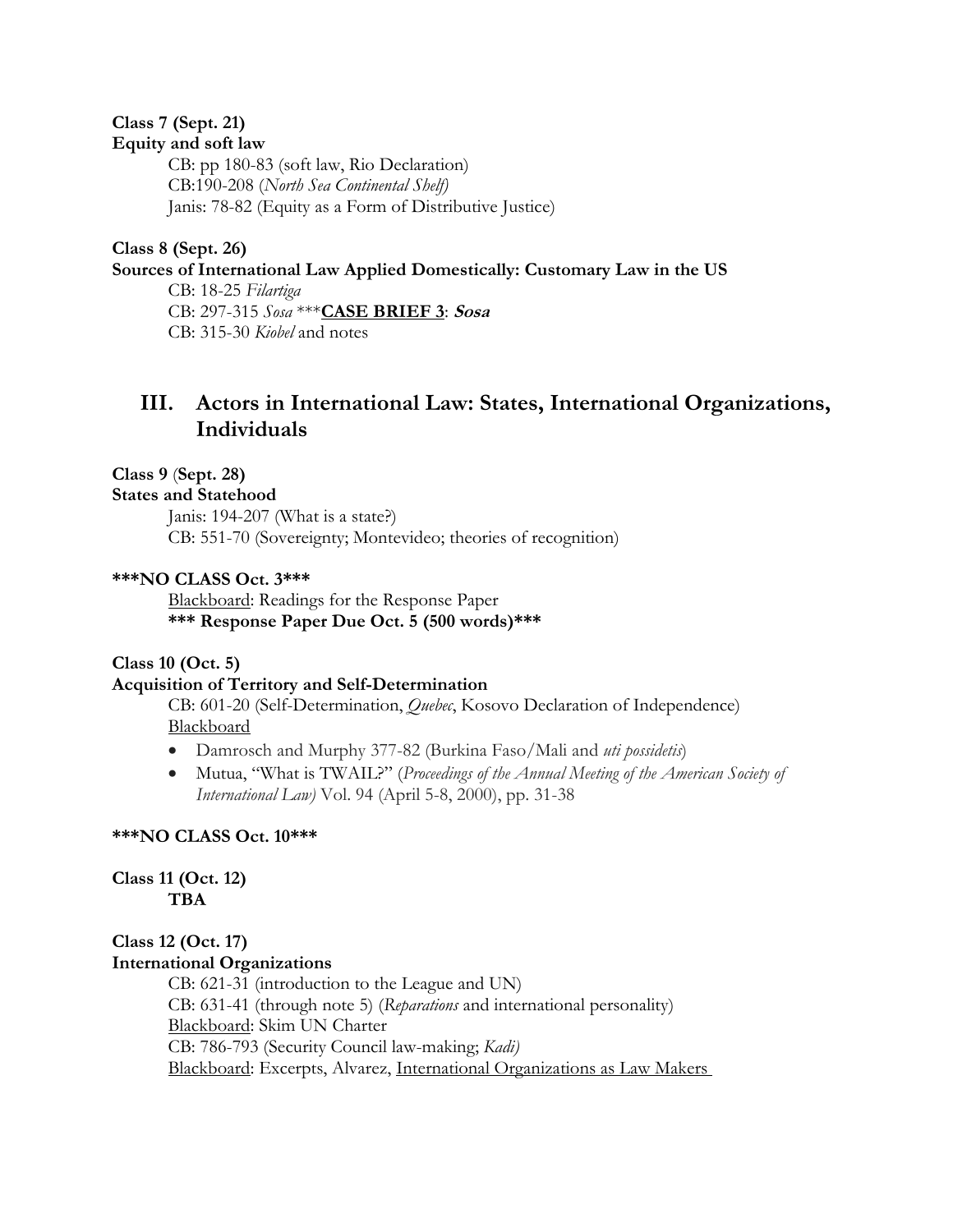#### **Class 13 (Oct. 19)**

### **The Individual in International Law**

Janis 250-55 (Individuals as objects and subjects of IL) CB: 441-52 (*Nottebohm*) \*\*\***CASE BRIEF 4: Nottebohm** 

**Class 14 (Oct. 24)** `

**Human Rights I**

CB 487-91

Blackboard

• Excerpts, Goodman and Alston

*Skim* 

- Universal Declaration of Human Rights (CB 1120)
- *International Covenant on Civil and Political Rights,* 16 Dec. 1966, available at <http://www.ohchr.org/en/professionalinterest/pages/ccpr.aspx>
- *International Covenant on Economic, Social and Cultural Rights*, 16 Dec. 1966, available at<http://www.ohchr.org/EN/ProfessionalInterest/Pages/CESCR.aspx>

#### Janis 273-94

Blackboard (Compare the following historiographical approaches to the development of human rights):

- Alston and Goodman 58-61
- Moyn, Prologue

## **Class 15 (Oct. 26)**

## **Human Rights II: Debates and Dilemmas**

*Come to class ready to debate the decisions of the European Court on religious attire* Blackboard

- "The Affair of the Scarf"
- Stephanie Berry, "SAS v. France: Does anything Remain of the Right to Manifest Religion," EJIL:Talk! (July 2, 2014) [http://www.ejiltalk.org/sas-v-france-does-anything-remain-of-the](http://www.ejiltalk.org/sas-v-france-does-anything-remain-of-the-right-to-manifest-religion/)[right-to-manifest-religion/](http://www.ejiltalk.org/sas-v-france-does-anything-remain-of-the-right-to-manifest-religion/)

## **Class 16 (Oct. 31) \*\*\*MIDTERM\*\*\***

# **IV. Responsibility and Jurisdiction**

## **Class 17 (Nov. 2)**

#### **Responsibility: From States to International Organizations**

CB:452-7 (Note on State Responsibility) *Skim* ILC Articles on State Responsibility Blackboard: Excerpts, Application of the Convention on Genocide (BiH v. Serbia & Montenegro)(ICJ 2007) CB: 642-50 (International Organization Responsibility) Blackboard: Excerpts, *Behrami and Saramati*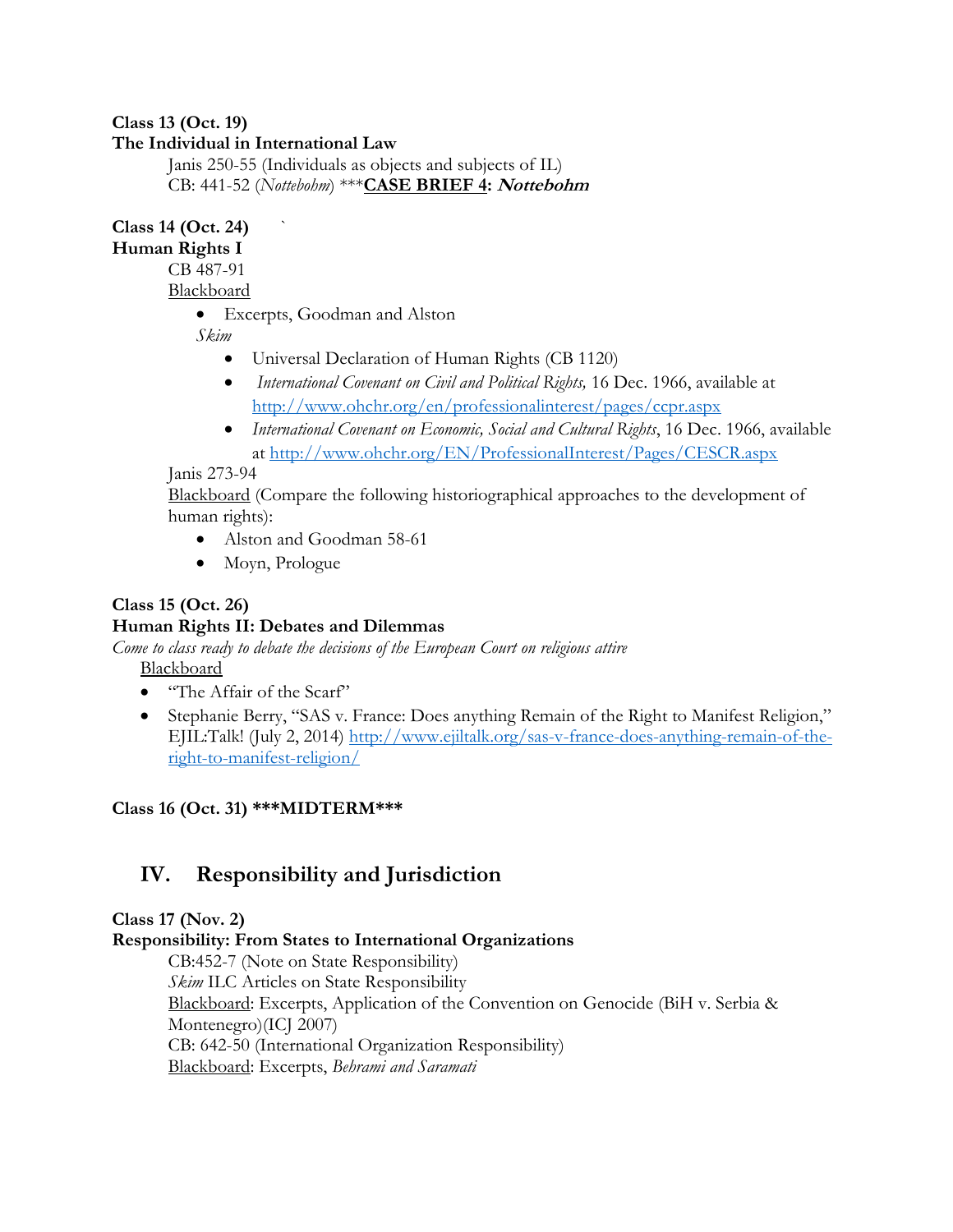## **Class 18 (Nov. 7) Jurisdiction and Immunities**

Blackboard

- Damrosch and Murphy, 733-6 (What is jurisdiction?)
- Excerpts, *Eichmann* **\*\*\*CASE BRIEF 5: Eichmann**
- Damrosch and Murphy, 875-88 (Head of State immunity: *Pinochet, Arrest Warrant)*

# **Class 19 (Nov. 9) Universal Jurisdiction**

Blackboard

- Damrosch & Murphy 790-802 (universal jurisdiction)
- Julien Seroussi, "The Cause of Universal Jurisdiction: The Rise and Fall of an International Mobilisation" in Dezelay and Garth, Lawyers and the Construction of Transnational Justice

# **V. Regulating War and Peace**

## **Class 20 (Nov 14)**

## **Prohibitions and Permissions of the Use of Force**

CB 49-51 (Kellogg Briand Pact) CB 1078 (UN Charter Art. 2) CB: 741-46 (on Art 2(4)) CB 751-64 (Commentary on Art 2(4))

## **Class 21 (Nov 16)**

**Self-Defense**

Blackboard

- Damrosch & Murphy 1121-1132 (*Nicaragua*) \*\*\***CASE BRIEF 6: Nicaragua**
- Excerpts, International Law Stories
- Excerpts, *Armed Activities on the Territory of the Congo*

## **Class 22 (Nov 21)**

## **Justifications for Intervention: Protecting Humanity**

CB 1084, 1085-90 (UN Charter Articles 24, 25, and Chapters VI, VII, and VIII) CB 746-51 (Peacekeeping and *Certain Expenses*) CB 764-785 (Iraq 1990 and 2003) CB 800-812 (Humanitarian Intervention and R2P)

## **\*\*\*THANKSGIVING BREAK\*\*\***

**Class 23 (Nov. 28) Regulating Conduct in War** CB: 701-8 (Jus in Bello) CB: 717- 31(*Tadic*; *Hamdan*) Blackboard: Geneva Convention Common Article 3